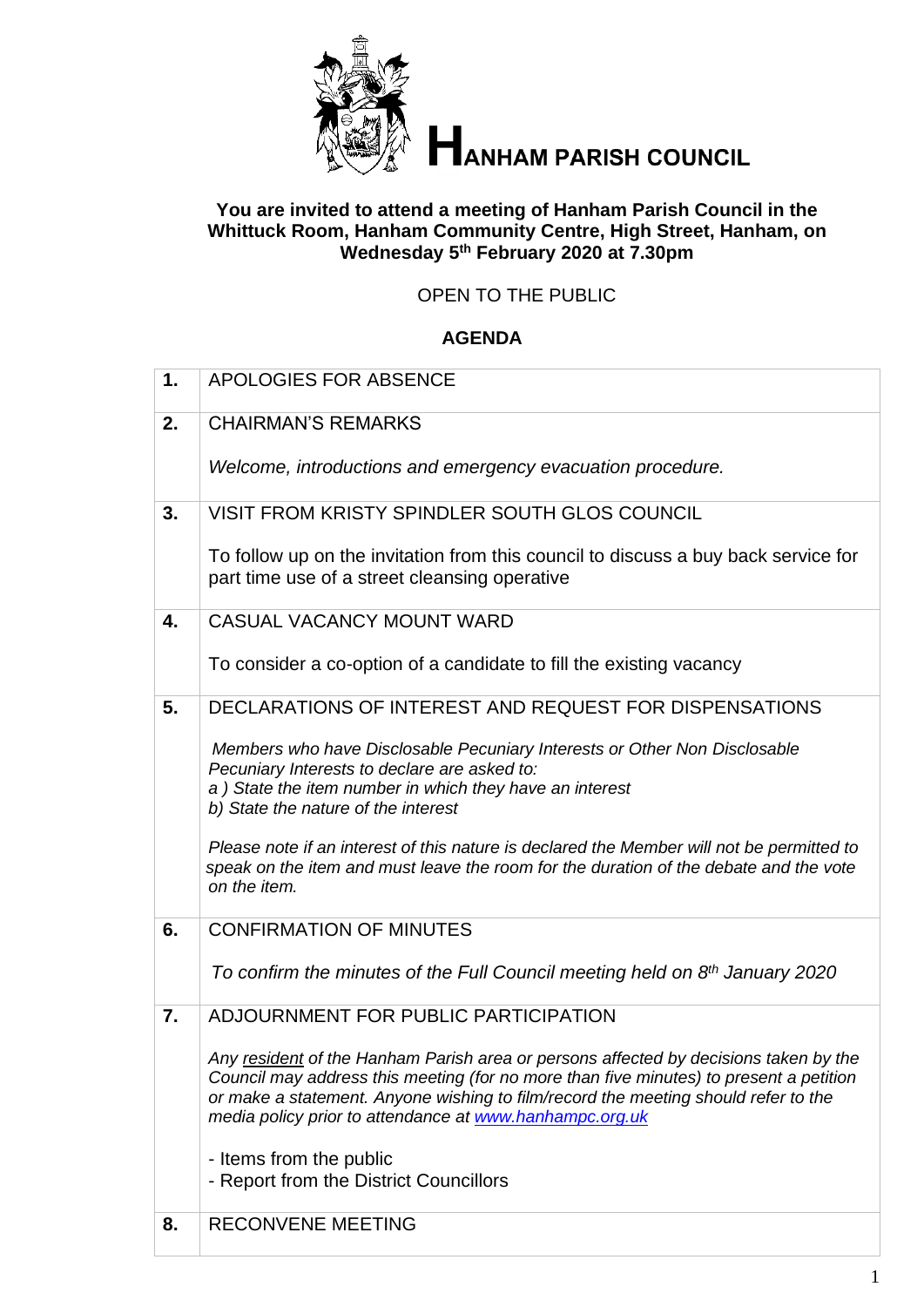| 9.  | <b>PLANNING MATTERS</b><br>a) Consideration of planning applications received.<br>P20/01017/F-26 Highfield Avenue Hanham Bristol BS15 3RA. Erection of<br>two storey side and single storey rear extension to form additional living<br>accommodation.   |  |  |
|-----|----------------------------------------------------------------------------------------------------------------------------------------------------------------------------------------------------------------------------------------------------------|--|--|
|     |                                                                                                                                                                                                                                                          |  |  |
|     | Other matters relating to planning.<br>b)                                                                                                                                                                                                                |  |  |
| 10. | <b>FINANCE</b>                                                                                                                                                                                                                                           |  |  |
|     | a) Verbal financial report from the Chair of Finance<br>To authorise payment of accounts from the schedule provided<br>b)                                                                                                                                |  |  |
| 11. | <b>REPORT FROM WORKING GROUPS</b>                                                                                                                                                                                                                        |  |  |
|     | a) Planned expenditure from reserves – to consider the recommendations<br>Friday night project review – to consider any recommendations<br>b)                                                                                                            |  |  |
| 12. | CONFIRM MEETING DATES FOR THE NEXT TWELVE MONTHS                                                                                                                                                                                                         |  |  |
| 13. | <b>MATTERS ARISING</b><br>On-going issues from previous meetings.                                                                                                                                                                                        |  |  |
|     | a) Newsletter – update Cllr Glanville<br>b) Memorial Garden, maintenance – update from the Chair<br>c) Swift Sports Coaching – update on paying for sessions<br>d) VE Day Anniversary, planting of a tree-consideration of locations suggested<br>by SGC |  |  |
| 14. | REPORTS FROM PARISH COUNCIL REPRESENTATIVES FROM OTHER<br><b>MEETINGS</b>                                                                                                                                                                                |  |  |
|     | Brief verbal presentation, with a copy of the full report to the Clerk if necessary.                                                                                                                                                                     |  |  |
| 15. | CORRESPONDENCE FROM SOUTH GLOS COUNCIL                                                                                                                                                                                                                   |  |  |
| 16. | <b>CORRESPONDENCE FROM OTHER SOURCES</b>                                                                                                                                                                                                                 |  |  |
| 17. | <b>MEMBERS POINTS OF INFORMATION</b>                                                                                                                                                                                                                     |  |  |
|     | All matters to be notified to the Chair prior to the meeting.                                                                                                                                                                                            |  |  |
| 18. | DATE OF NEXT MEETING                                                                                                                                                                                                                                     |  |  |

………………………………………………………………..Clerk to the Council

Enquiries to: Clerk to the Council, Nicola Little, 10 Tyler Close, Hanham, Bristol, BS15 9NG Tel: 01454 862696 email:clerk@hanhampc.org.uk